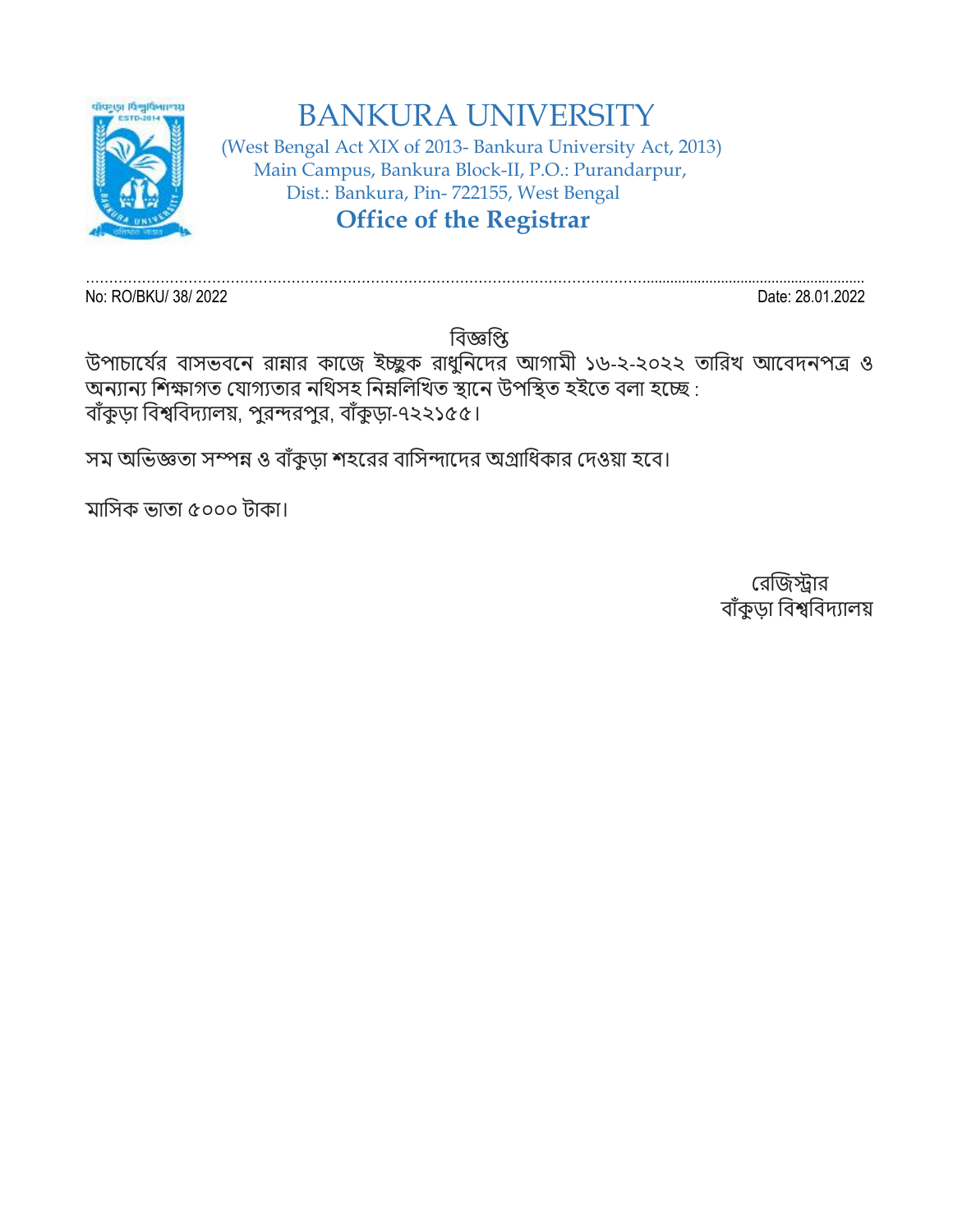



Affix colour photograph

## **Application for Non -Teaching Post**

(to be filled in by the candidate in his/her own handwriting)

| To<br>The Registrar<br>Pin: 722155                                                                   | <b>Bankura University</b><br>Main Campus, Bankura Block- II<br>P.O.-Purandarpur, Dist.- Bankura |                                                                         |  |  |  |  |  |  |  |
|------------------------------------------------------------------------------------------------------|-------------------------------------------------------------------------------------------------|-------------------------------------------------------------------------|--|--|--|--|--|--|--|
|                                                                                                      |                                                                                                 | Ref: Adv. No. RO/BKU/ 118 /2021 Dated. 14.02.2021                       |  |  |  |  |  |  |  |
|                                                                                                      |                                                                                                 |                                                                         |  |  |  |  |  |  |  |
| Sir,                                                                                                 |                                                                                                 |                                                                         |  |  |  |  |  |  |  |
| With reference to your above Advertisement. I beg to apply for the post of _________________________ |                                                                                                 |                                                                         |  |  |  |  |  |  |  |
|                                                                                                      |                                                                                                 | the particulars as regards my candidature for the post are given below: |  |  |  |  |  |  |  |
| 1.                                                                                                   | Name in full (in block letters)                                                                 |                                                                         |  |  |  |  |  |  |  |
| 2.                                                                                                   | a) Present address                                                                              |                                                                         |  |  |  |  |  |  |  |
|                                                                                                      | b) Permanent address                                                                            |                                                                         |  |  |  |  |  |  |  |
|                                                                                                      | c) Phone/Mobile No.                                                                             |                                                                         |  |  |  |  |  |  |  |
|                                                                                                      | d) e-mail (if any)                                                                              |                                                                         |  |  |  |  |  |  |  |
| $3_{-}$                                                                                              | Father's Name                                                                                   |                                                                         |  |  |  |  |  |  |  |
| 4.                                                                                                   | Mother's Name                                                                                   |                                                                         |  |  |  |  |  |  |  |
| 5.                                                                                                   | Husband's Name                                                                                  |                                                                         |  |  |  |  |  |  |  |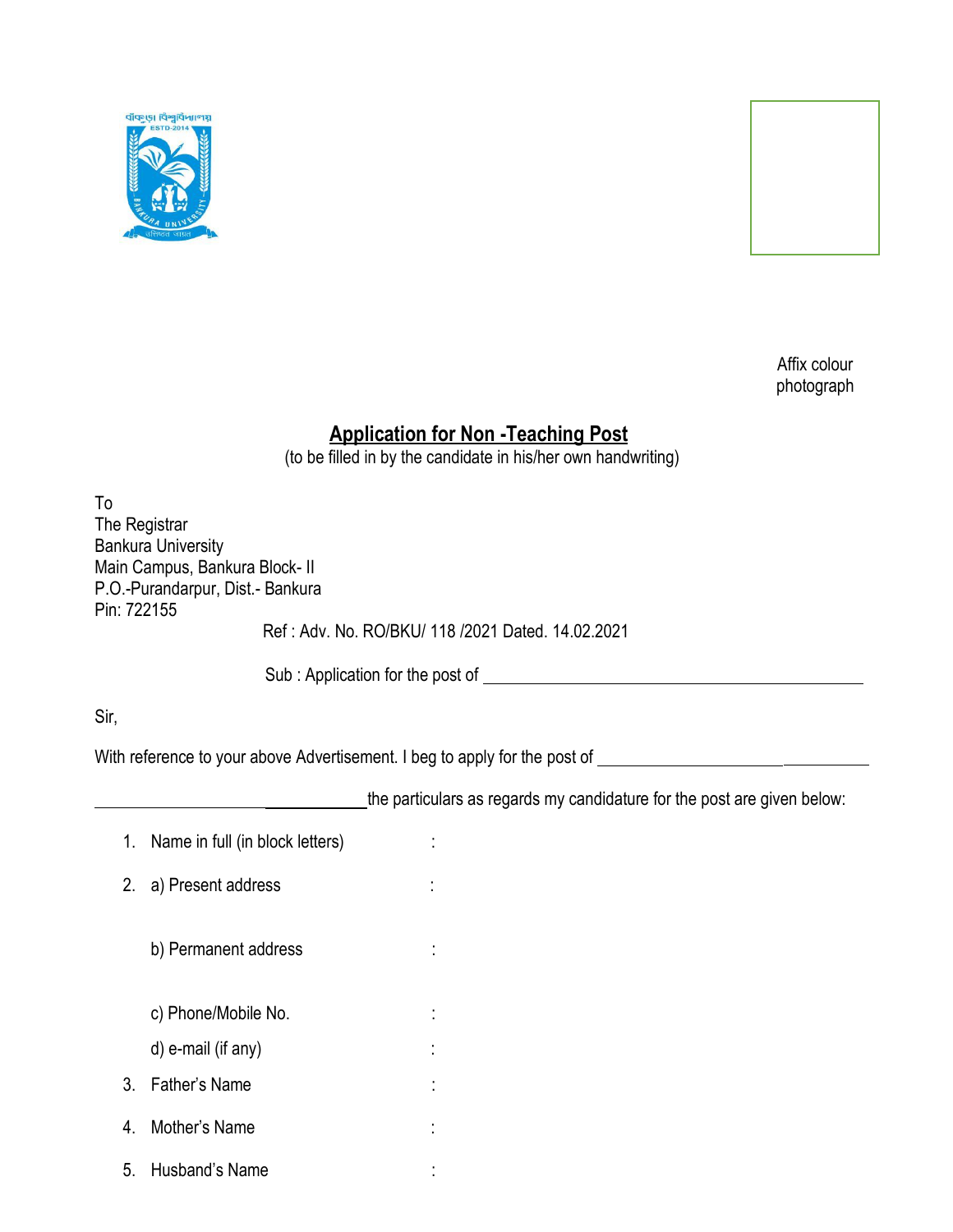| 8. Category                         | ∶ Gen ⊟ | $SC \sqcap$ | $ST \Box$ | OBC-A ⊟ | $OBC-B$ $\Box$ |
|-------------------------------------|---------|-------------|-----------|---------|----------------|
| 7. Age on the date of application   |         |             |           |         |                |
| 6. Date of Birth (in Christian era) |         |             |           |         |                |